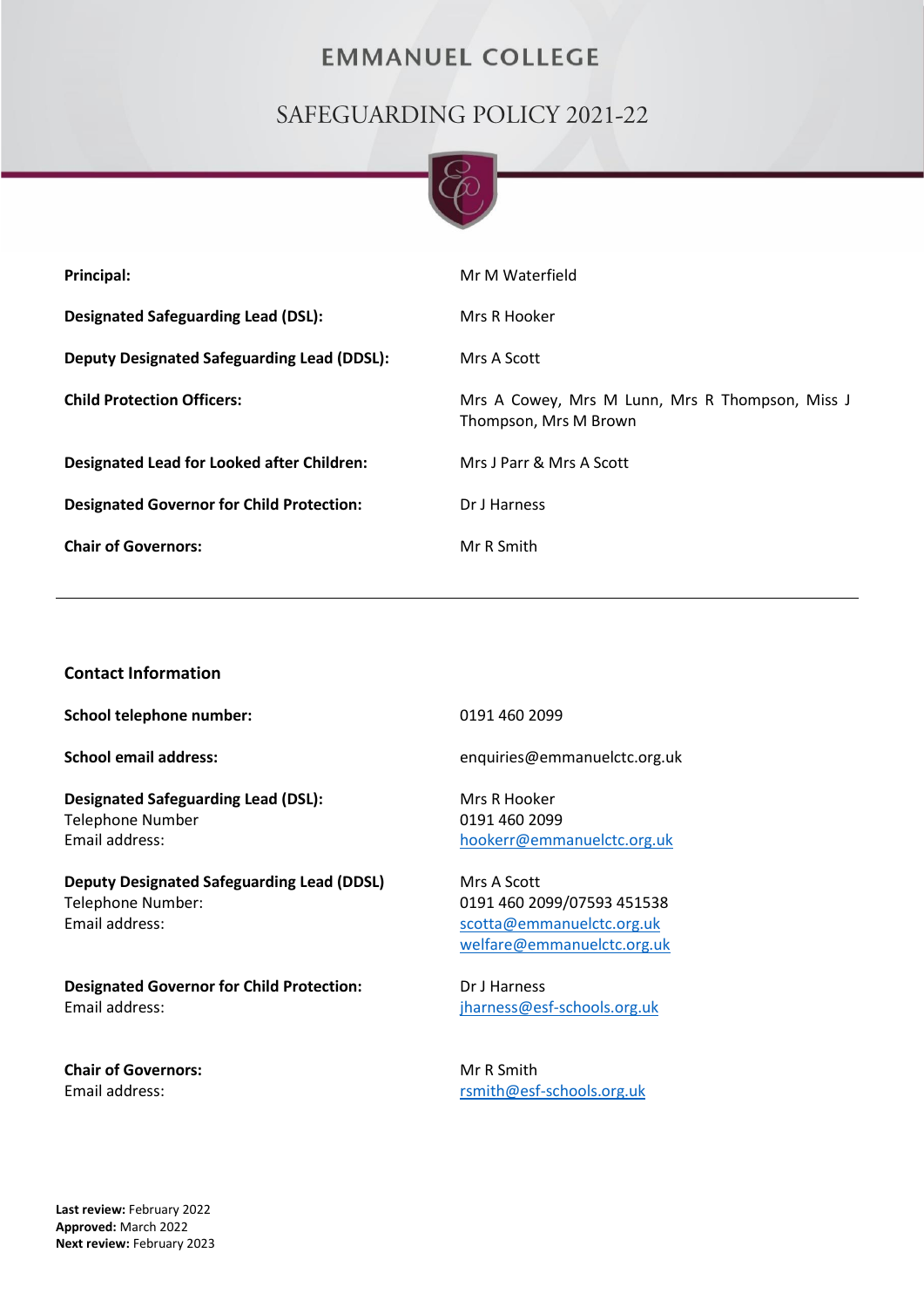| <b>Contents</b> |                                    |  |
|-----------------|------------------------------------|--|
|                 | <b>Part 1: Safeguarding Policy</b> |  |

Introduction

Aims

Expectations

Designated Safeguarding Lead (DSL)

Contextual safeguarding

Mental health

Designated Teacher for Looked After and Previously Looked After Children

Local Governing body

Safer recruitment and selection

The school's role in the prevention of abuse

Safeguarding pupils/students who are vulnerable to radicalisation

Safeguarding pupils/students who are vulnerable to exploitation, trafficking, or so-called 'honour-based' violence (including female genital mutilation and forced marriage)

Children missing from education

Peer on peer abuse including sexual violence and harassment

Criminal exploitation

## **Part 2: Key Procedures**

Chart: Responding to concerns about a child

Involving parents/carers

Multi-agency work

Information Sharing

Our role in supporting children

Responding to an allegation about a member of staff

Children with additional needs

Children in specific circumstances – private fostering

**Visitors** 

Useful contacts

#### **Appendices**

Appendix 1: Definitions and indicators of abuse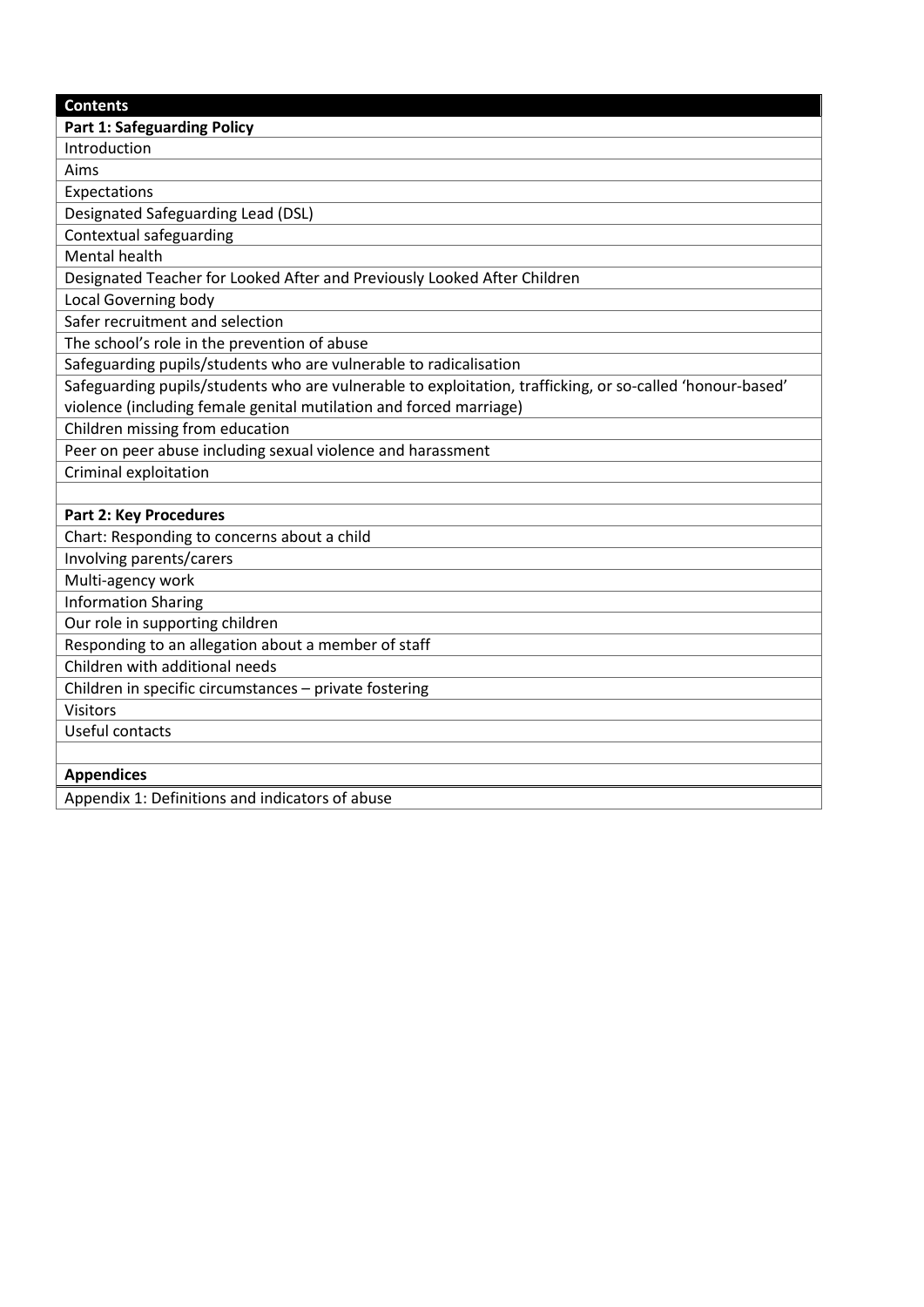## **Part 1: Safeguarding Policy**

## **Introduction**

The policy applies to all staff, governors and volunteers and reflects the current statutory guidance provided by the Department for Education (DfE) and local guidance issued by Gateshead's Safeguarding Children's Partnership (comprising the three safeguarding partners Gateshead Council, Newcastle Gateshead Clinical Commissioning Group, Northumbria Police). These duties are set out in the Education Act 2002 Section 175, *Working Together to Safeguard Children (updated 2018)* and *Keeping Children Safe in Education (updated September 2021)*. Any references below to Keeping Children Safe in Education refer to the updated guidance. *Keeping Children Safe in Education* and *Keeping Children Safe in Education Part 1 (2021)* can be viewed here: [https://www.gov.uk/government/publications/keeping](https://www.gov.uk/government/publications/keeping-children-safe-in-education--2)[children-safe-in-education--2.](https://www.gov.uk/government/publications/keeping-children-safe-in-education--2)

Safeguarding and promoting the welfare of children (anyone under the age of 18) is defined as:

- Protecting children from maltreatment.
- Preventing impairment of children's mental and physical health or development.
- Ensuring that children are growing up in circumstances consistent with the provision of safe and effective care.
- Taking action to enable all children to have the best outcomes.

This means that our school is committed to safeguarding and promoting the welfare of all our students. We believe that:

- Our students have the right to be protected from harm, abuse and neglect.
- Our students have the right to experience their optimum mental and physical health.
- Every child has the right to an education and our students need to be safe and to feel safe in school.
- Children and young people need support that matches their individual needs, including those who may have experienced abuse.
- Our students have the right to express their views, feelings and wishes and voice their own values and beliefs.
- Our students should be encouraged to respect each other's values and support each other.
- Our students have the right to be supported to meet their emotional, social and mental health needs as well as their educational needs. Emmanuel College will ensure clear systems and processes are in place to enable identification of these needs, including consideration of when mental health needs may become a safeguarding need.
- Emmanuel College will contribute to the prevention of abuse, risk/involvement in serious violent crime, victimisation, bullying (including homophobic, biphobic, transphobic and cyber bullying), exploitation, extreme behaviours, discriminatory views and risk-taking behaviours.

#### **Aims**

This policy will contribute to the protection and safeguarding of our students and promote their welfare by:

- Adopting a whole-school and college approach to safeguarding.
- Clarifying standards of behaviour for staff and students.
- Contributing to the establishment of a safe, resilient and robust ethos in the school, built on mutual respect and shared values.
- Introducing appropriate work within the curriculum.
- Encouraging students and parents to participate.
- Alerting staff to the signs and indicators that all may not be aware of.
- Developing staff awareness of the causes of abuse.
- Developing staff awareness of the risks and vulnerabilities their students face.
- Addressing concerns at the earliest possible stage.
- Reducing the potential risks students face, of being exposed to multiple harms including violence, extremism, exploitation, discrimination or victimisation.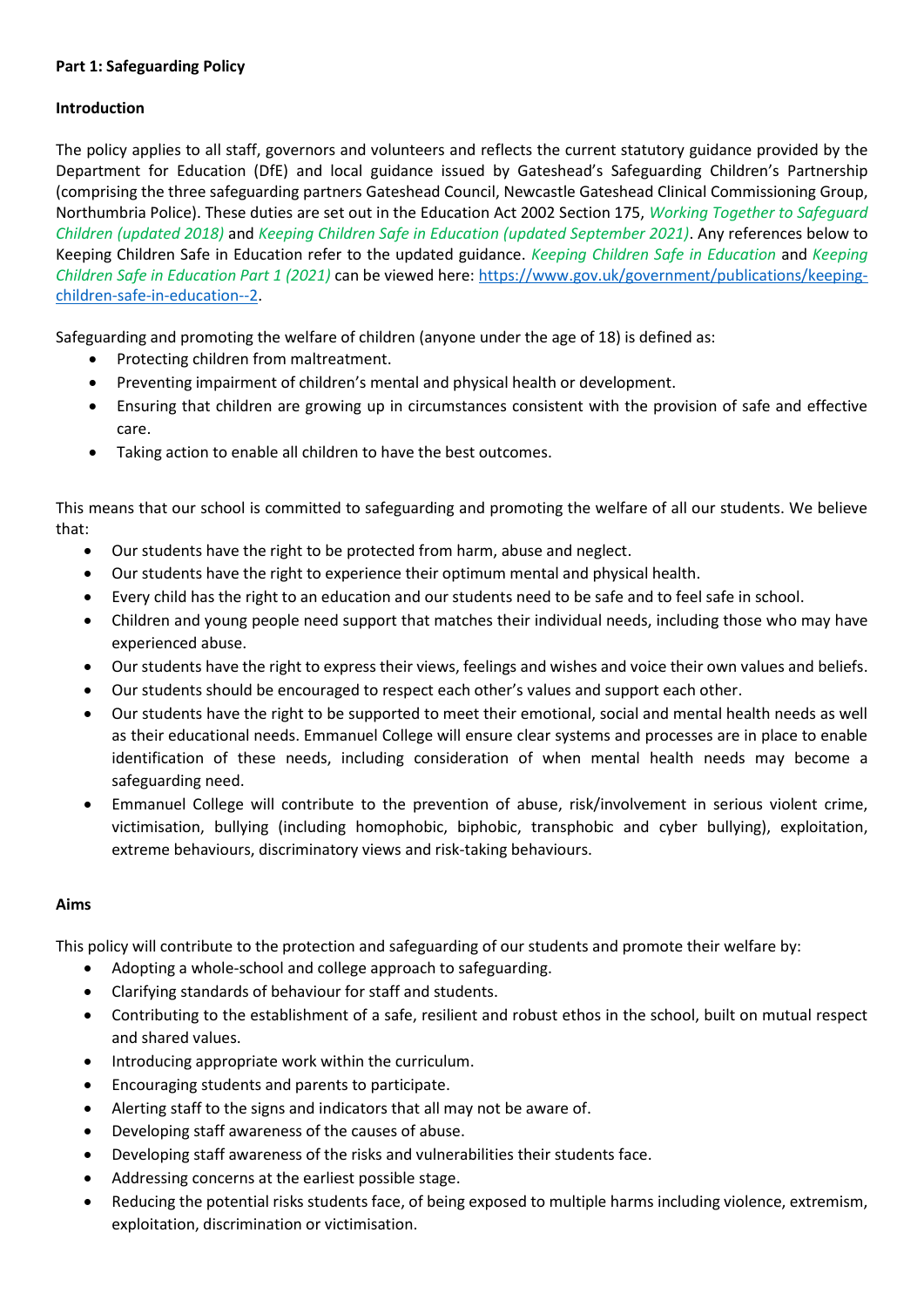At Emmanuel College we will always:

- Identify and protect all pupils especially those identified as vulnerable students.
- Identify individual needs as early as possible; gain the voice and lived experience of vulnerable students and design plans to address those needs.
- Work in partnership with students, parents/carers and other agencies.

Our policy extends to any establishment our school commissions to deliver education to our students on our behalf including alternative provision settings.

Our Local Governing Body (LGB) will ensure that any commissioned agency will reflect the values, philosophy and standards of our school. Confirmation should be sought from Emmanuel College that appropriate risk assessments are completed and ongoing monitoring is undertaken.

## **Expectations**

All staff and visitors have an important role to play in safeguarding children and young people and protecting them from abuse and considering when mental health may become a safeguarding issue.

The actions the College takes to promote the welfare of children and protect them from harm are therefore **everyone's responsibility**. All staff and volunteers involved with children have a responsibility to be mindful of issues related to their safety and welfare and a duty to report any concerns. All staff will work to ensure that:

- Children and young people feel listened to, valued and respected.
- They are familiar with this Safeguarding & Child Protection Policy.
- They understand their role in relation to safeguarding.
- They are alert to signs and indicators of possible abuse (see Appendix 1 for current definitions and indicators).
- They record concerns and give the record to the DSL or Deputy DSL.
- They deal with disclosures of abuse from children in line with the guidance in part 2 of this policy, informing the DSL immediately and providing a written account as soon as possible.
- Be involved, where appropriate, in the implementation of individual school-focused interventions, Early Help Assessments and Our Family Plans, Child in Need Plans and inter-agency Child Protection Plans.

The staff at Emmanuel College are well-placed to observe the outward signs of abuse because of their day-to-day contact with children and they are committed to referring those concerns via the Designated Safeguarding Lead (DSL) or Deputy DSL (DDSL) to the appropriate organisation, normally the Local Authority Children's Social Care, contributing to the assessment of a child's needs and, where appropriate, to ongoing action to meet those needs.

All staff members should be aware of systems within the College which support safeguarding, and these are explained to them as part of staff induction (including safeguarding training). This includes:

- *The Safeguarding Policy.*
- *ESF Employment Handbook (with particular reference to Section B: Code of Conduct)*.
- *Behaviour and Discipline Policy*.
- The role of the DSL (and any deputies).
- The safeguarding response to children who go missing from education.
- What to do if you are worried a child is being abused.

All staff read *Keeping Children Safe in Education: for School and College staff: Part 1* and copies are provided to staff at induction, as well as copies of the above policies. All staff should be aware of the process for making referrals to children's social care and for statutory assessments under the Children Act 1989, especially section 17 (children in need) and section 47 (a child suffering, or likely to suffer, significant harm) that may follow a referral, along with the role they might be expected to play in such assessments.

Therefore, at Emmanuel College:

- All staff will receive annual safeguarding training and update briefings as appropriate.
- Key staff will undertake more specialist safeguarding training.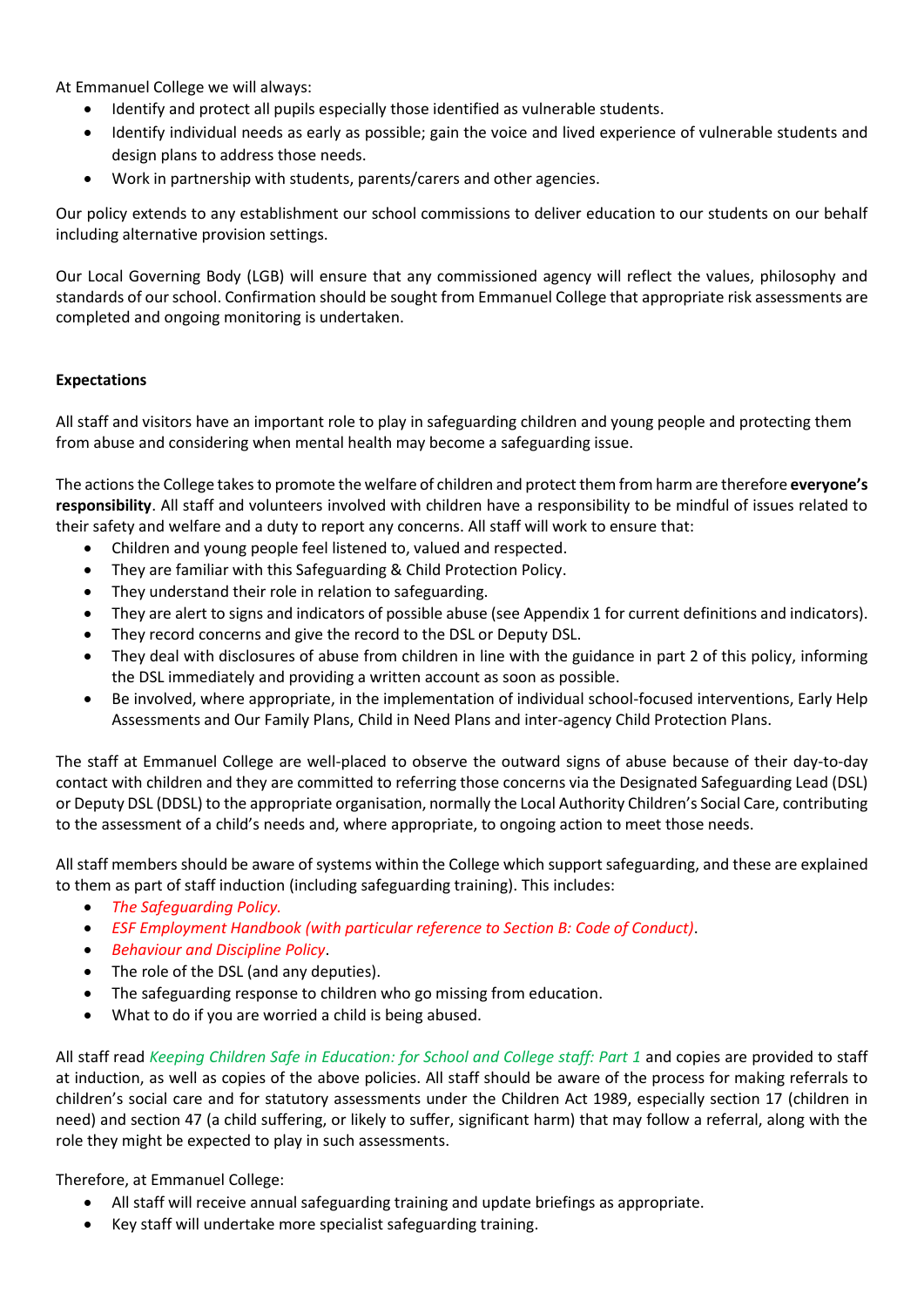- In recognition of the impact of COVID-19, additional disclosure training will be undertaken by all staff.
- Our Local Governing Body will be subjected to an enhanced Disclosure and Barring Service (DBS) check and 'Section 128' check.
- We will follow Safer Recruitment processes and checks for all staff.

The Local Governing Bodies and proprietors should ensure that the DSL role is explicit in the post-holder's job description and that appropriate time is made available to the DSL and Deputy DSL(s) to allow them to undertake their duties.

## **Designated Safeguarding Lead (DSL)**

The DSL is Mrs R Hooker (Vice Principal) and the DDSL is Mrs A Scott (Assistant Vice Principal). Whilst some of the activities of the DSL are designated to Mrs Scott or other trained deputies the ultimate lead responsibility for safeguarding and child protection remains with Mrs Hooker. In conjunction with, and under the leadership and guidance of, Mrs Hooker, Mrs Scott undertakes many of the Safeguarding Lead responsibilities and manages day-today safeguarding related tasks and administration, as well as supporting vulnerable students in the College.

Mrs Scott does this through her leadership of the Student Support Department. The Student Support Department includes five Student Welfare Officers, including Mrs Thompson, Mrs Lunn, Mrs Parr, Mrs Brown and Mrs Cowey (Student Welfare Lead), who are Child Protection Officers; they prioritise caring for vulnerable students and undertaking other child protection tasks as directed in order to strengthen safeguarding across the college. Within the Student Support Team, Mrs Scott also leads the SEND team as SENCO, which includes the Assistant SENCO, LSAs and Alternative Provision (AP) staff. The Assistant SENCO and AP staff in particular work closely with the Student Welfare Officers to ensure additional educational and pastoral support is given to students who are most vulnerable or who find it difficult to access the mainstream curriculum. Mrs Parr, Student Welfare Officer, alongside Mrs Scott, is the Designated Lead for Looked After Children (LAC). Close collaboration within the Student Support team, under the leadership of Mrs Scott as DDSL and AVP (Student Support) ensures an integrated approach to student support. It ensures that students most at risk from abuse, significant harm, other welfare concerns and/or academic underachievement are closely supported and monitored by the college safeguarding team and other appropriate staff trained to offer additional help.

Mrs Hooker also leads the student team, and, with the support of Mr Steer, AVP (Behaviour and Attitudes), is responsible for students' conduct, character and personal development and leads the Heads of Year and sixth form Pastoral Leads in this regard. Regular meetings between Mrs Hooker and Mrs Scott ensure that necessary support for students is 'joined up', comprehensive and bespoke. Mrs Hooker directs Miss Thompson, Sixth Form Pastoral Lead, to undertake tasks that help to strengthen safeguarding in the Sixth Form and support vulnerable Sixth Form students. Mrs Hooker works closely with the Principal and informs him immediately of any serious safeguarding allegations or incidents and in particular of any formal social care referrals, or incidents involving the police.

It has been made clear to staff and students who the DSL and DDSL are, so that staff and students are aware who to speak to if they have concerns about a student or if a disclosure has been made to them by another student (see Child Protection Procedures below).

The DSLs and Child Protection Officers have all received relevant and appropriate DSL training.

Mrs Scott, as Deputy DSL, is trained to the same standard as the DSL and this role is explicit in her job description. Whilst many of the day-to-day managing of safeguarding is delegated to Mrs Scott, the ultimate lead responsibility for child protection remains with the DSL, Mrs Hooker.

As DSL, Mrs Hooker will ensure that:

- Educational outcomes are promoted by working closely with teachers about children's welfare, safeguarding and child protection concerns.
- Safeguarding and child protection information is dealt with in a confidential manner.
- The school is clear on parental responsibility for children on roll, and report all identified private fostering arrangements to the local authority.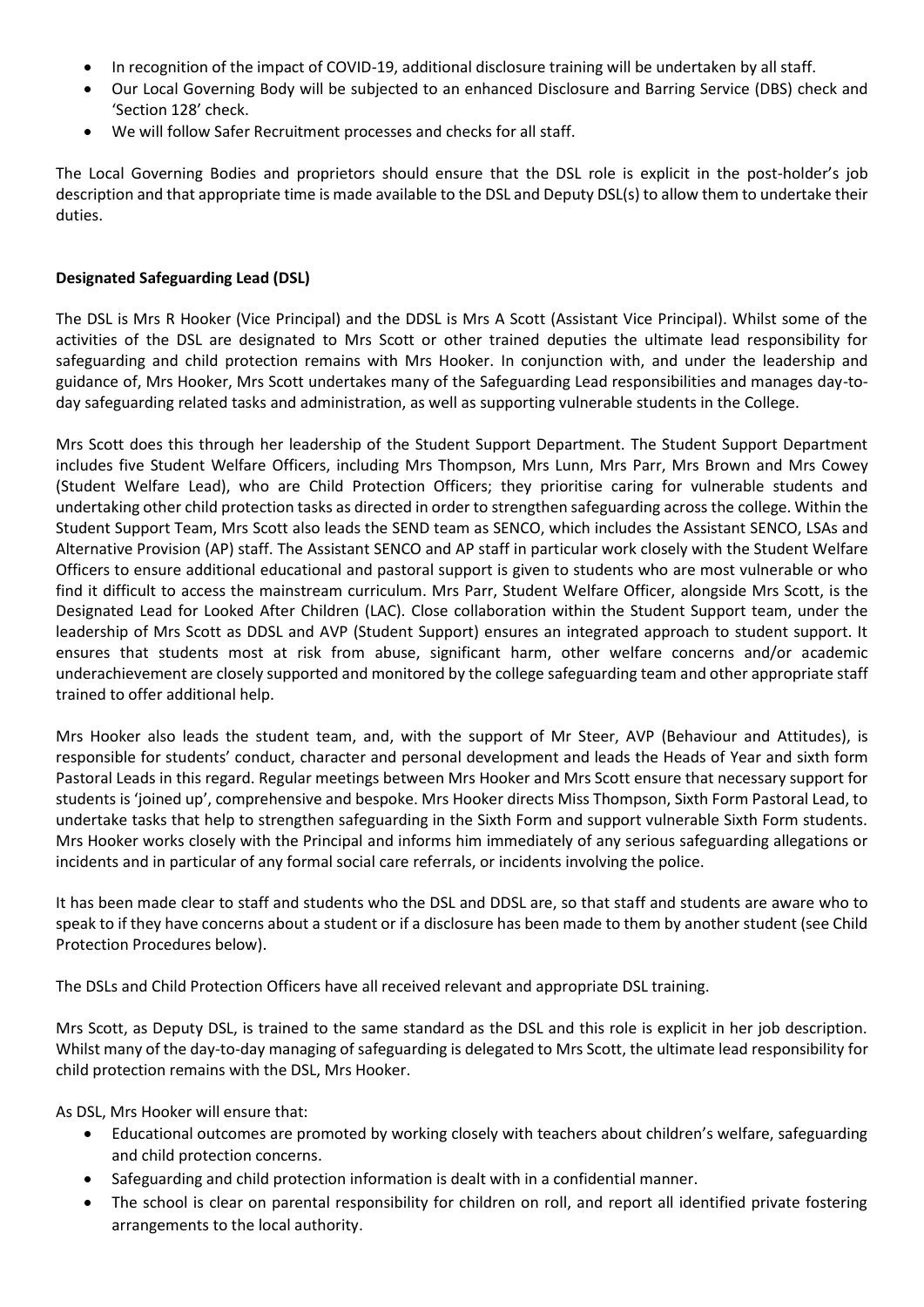- All staff receive annual safeguarding training, and other necessary updates, in order that they are able to effectively safeguard the students in their care. Any record of staff training is detailed in the termly safeguarding reports to governors.
- Safeguarding records are stored securely in a central place separate from academic records. Individual files will be kept for each student and not compiled as family files.
- Files will be kept for at least the period during which the student is attending the school, and beyond that in line with current data legislation and guidance.
- Staff are informed of relevant details when the DSL feels their having knowledge of a situation will improve their ability to support an individual child and/or family. A written record will be made of what information has been shared, with whom, and when.
- If a student moves from our school, child protection and safeguarding records will be forwarded on to the DSL at the new school, with due regard to their confidential nature and in line with current government guidance on the transfer of such records ensuring that a note is made when all files transferred recording who they were transferred to and when. Direct contact between the two schools may be necessary, especially on transfer from primary to secondary schools.
- All in-year applications and transfers will also be reported to the local authority.
- Information held on a child/young person is not disclosed to a parent/carer if this would put the child at risk of significant harm.
- During term time the DSL (or a deputy) is always available (during college hours) for staff in the school or college to discuss any safeguarding concerns. This should ideally be in person.

## **Contextual Safeguarding**

Contextual safeguarding is about the impact of the public/social context on young people's lives, and consequently their safety. It seeks to identify and respond to harm and abuse posed to young people outside their home, either from adults or other young people. As an approach it looks at how interventions can change the processes and environments, to make them safer for all young people, as opposed to focusing on an individual.

The DSL and DDSL will consider contextual safeguarding and give due regard to the effectiveness of the school safeguarding system within the wider system. This will be evidenced in:

- Informal and formal assessments of need/risk for the child.
- Case discussions in DSL supervision sessions.

#### **Mental Health**

At Emmanuel College all staff are alert to signs of mental ill-health and are aware that mental health problems can, in some cases, be an indicator that a child has suffered or is at risk of suffering abuse, neglect or exploitation. All staff will take immediate action and speak to a DSL if they have a mental health concern about a child that is also a safeguarding concern. However, any concerns passed to a pastoral member of staff that may be of a safeguarding nature will always be passed to the DSL by the HOY/AHOY.

We our take seriously our organisational and professional role in supporting and promoting mental health and wellbeing of children/young people through:

- Prevention: creating a safe and calm environment where mental health problems are less likely, improving the mental health and wellbeing of the whole school population, and equipping pupils to be resilient so that they can manage the normal stress of life effectively. This will include teaching students about mental wellbeing through the curriculum and reinforcing this teaching through school activities and ethos.
- Identification: recognising emerging issues as early and accurately as possible.
- Early support: helping pupils to access evidence based early support and interventions.
- Access to specialist support: working effectively with external agencies to provide swift access or referrals to specialist support and treatment.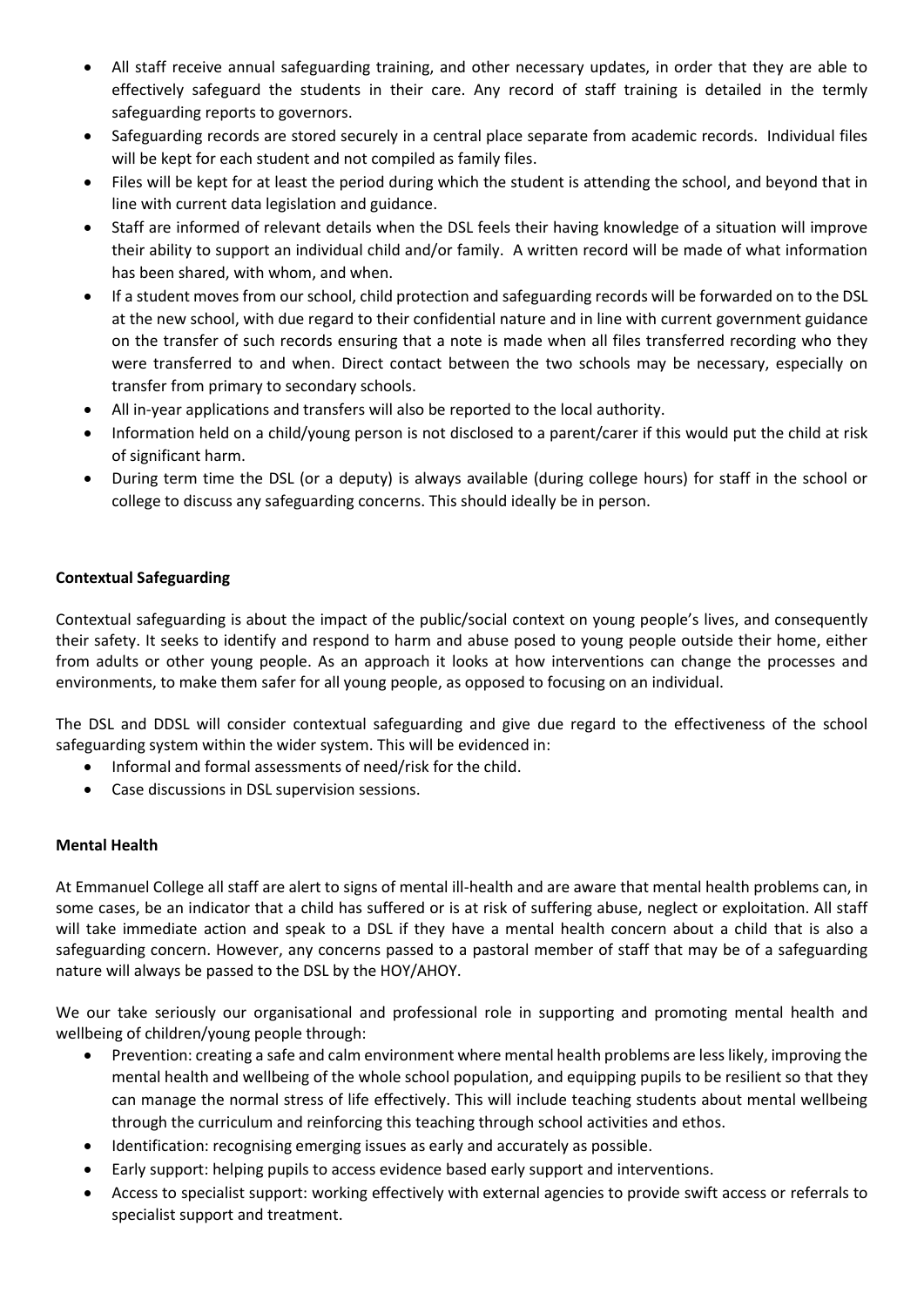## **Designated Teacher for Looked After Children**

Children with a social worker may face barriers to education because of complex circumstances. Effective support for children with a social worker needs education settings and local authorities to work together. All agencies can play a crucial role in establishing a culture where every child is able to make progress. Education settings and local authorities will have different responsibilities but establishing shared priorities can help to drive change for children. Emmanuel College works with partners to effectively identify the needs of children with a social worker and ensure they can access interventions that make a difference to their education.

Our Designated Teacher will therefore:

- Work with the Virtual School to provide the most appropriate support utilising the pupil premium plus to ensure they meet the needs identified in the child's personal education plan.
- Work with the Virtual School headteacher to promote the educational achievement of previously looked after children.

## **Local Governing Body**

The DSL works closely with the two safeguarding governors and the wider LGB. A comprehensive termly safeguarding report is sent to the LGB. Mrs Hooker meets separately with the safeguarding governors to discuss the report and safeguarding that term at College prior to it being sent to the LGB.

The DSL will ensure that:

- All governors must read part 2 of 'Keeping children safe in education' (KCSIE).
- The appointed safeguarding governor/s will receive safeguarding training relevant to the governance role and this will be updated every two years.
- The governing body will review all policies/procedures that relate to safeguarding and child protection annually.

## **Safer Recruitment**

Emmanuel College follows part 3 of 'Keeping children safe in education' (KCSIE) and pays full regard to 'Safer Recruitment' requirements including but not limited to:

- Verifying candidates' identity and academic or vocational qualifications.
- Obtaining professional and character references.
- Checking previous employment history and ensuring that a candidate has the health and physical capacity for the job.
- UK Right to Work.
- Clear enhanced DBS check.
- Any further checks as appropriate to gain all the relevant information to enable checks on suitability to work with children.

Evidence of these checks are recorded on the Single Central Record (SCR). All recruitment materials will include reference to the school's commitment to safeguarding and promoting the wellbeing of pupils. During recruitment processes there is always at least one member of staff present on the recruitment panel who has undergone safer recruitment training. Both the Principal and Vice Principal are trained in safer recruitment in addition to the Human Resources staff.

Our staff induction process will cover:

- The Safeguarding & Child Protection Policy.
- The Behaviour Policy.
- The Staff Code of Conduct.
- The safeguarding response to children who go missing from education.
- The role of the DSL (including the identity of the DSL and any deputies).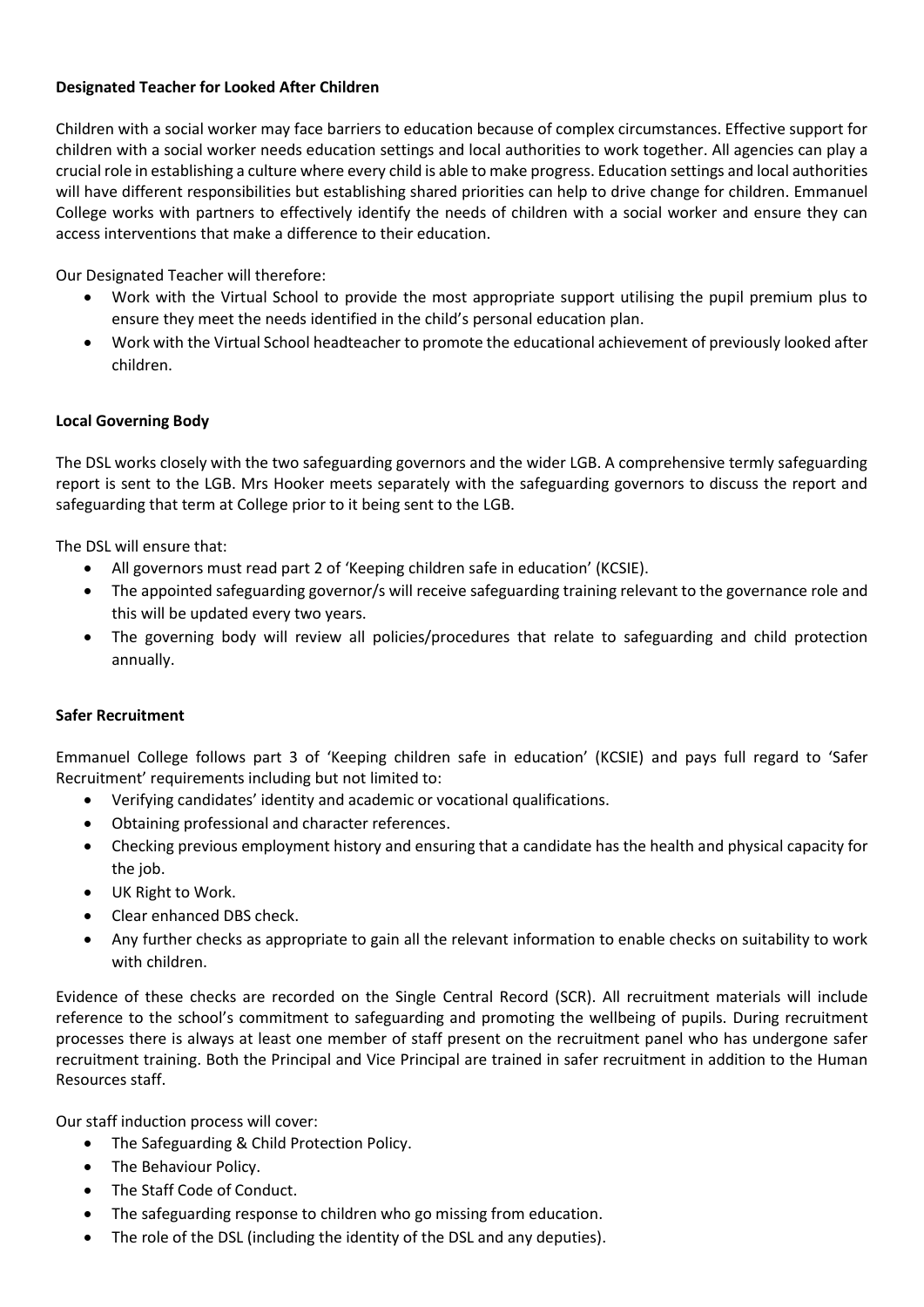Copies of policies and a copy of part one of KSCIE is provided to staff at induction and all staff are provided with an updated copy annually.

We recognise the importance of practice oversight and multiple perspectives in safeguarding and child protection work. We will support staff by providing opportunities for reflective practice including opportunity to talk through all aspects of safeguarding work within education with the DSL and to seek further support as appropriate.

Specifically, we will ensure that:

- Regular safeguarding supervision will be offered to the Lead DSL within school.
- Usually offered half termly, safeguarding supervision may need to be offered more frequently and extended to other members of staff as deemed appropriate by the school.
- The DSL/DDSL will be supported to access training as appropriate including training in behaviour and mental health.

The Emmanuel Schools Foundation's recruitment and selection procedures are detailed in the *ESF Employment Handbook: Section O* which lays out all the schools' recruitment procedures, ensuring that the Foundation is in line with the statutory guidance in part 3.

## **The school's role in the prevention of abuse**

This Safeguarding & Child Protection Policy cannot be separated from the general ethos of the school, which should ensure that students:

- Are treated with respect and dignity.
- Are taught to treat each other with respect.
- Feel safe.
- Have a voice and are listened to.

Safeguarding issues, including online safety, peer on peer abuse, sexual harassment, and extra familial harm (multiple harms) will be addressed through the personal development curriculum in an age-appropriate way. Our personal development curriculum allows students to develop skills, concepts, attitudes, and knowledge that promote their safety and well-being.

All staff are made aware of our school's unauthorised absence and children missing from education procedures through the *Attendance Policy.* Tutors and pastoral staff follow up with students following every absence. All our policies which address issues of power and potential harm will be inter-linked to ensure a whole school approach. We recognise the particular vulnerability of children who have a social worker and as such liaise closely with the Student Support Team, designated teacher for looked after children and their pastoral team/teachers.

#### **Safeguarding students who are vulnerable to radicalisation**

From 1 July 2015, all schools are subject to the Prevent Duty and must have 'due regard to the need to prevent people being drawn into terrorism' (section 26, Counter Terrorism and Security Act 2015). The current threat from terrorism in the United Kingdom may include the exploitation of vulnerable people, to involve them in terrorism or in activity in support of terrorism. The normalisation of extreme views may also make children and young people vulnerable to future manipulation and exploitation. Definitions of radicalisation, terrorism and extremism, and indicators of vulnerability to radicalisation, are featured in the *Preventing radicalisation and extremism policy.*

We value freedom of speech and the expression of beliefs and ideology as fundamental rights underpinning our society's values. Students and teachers have the right to speak freely and voice their opinions. However, freedom comes with responsibility and free speech that is designed to manipulate the vulnerable or that leads to violence and harm of others goes against the moral principles in which freedom of speech is valued and will always be referred to the DSL as a potential safeguarding concern. Free speech is not an unqualified privilege; it is subject to laws and policies governing equality, human rights, community safety and community cohesion.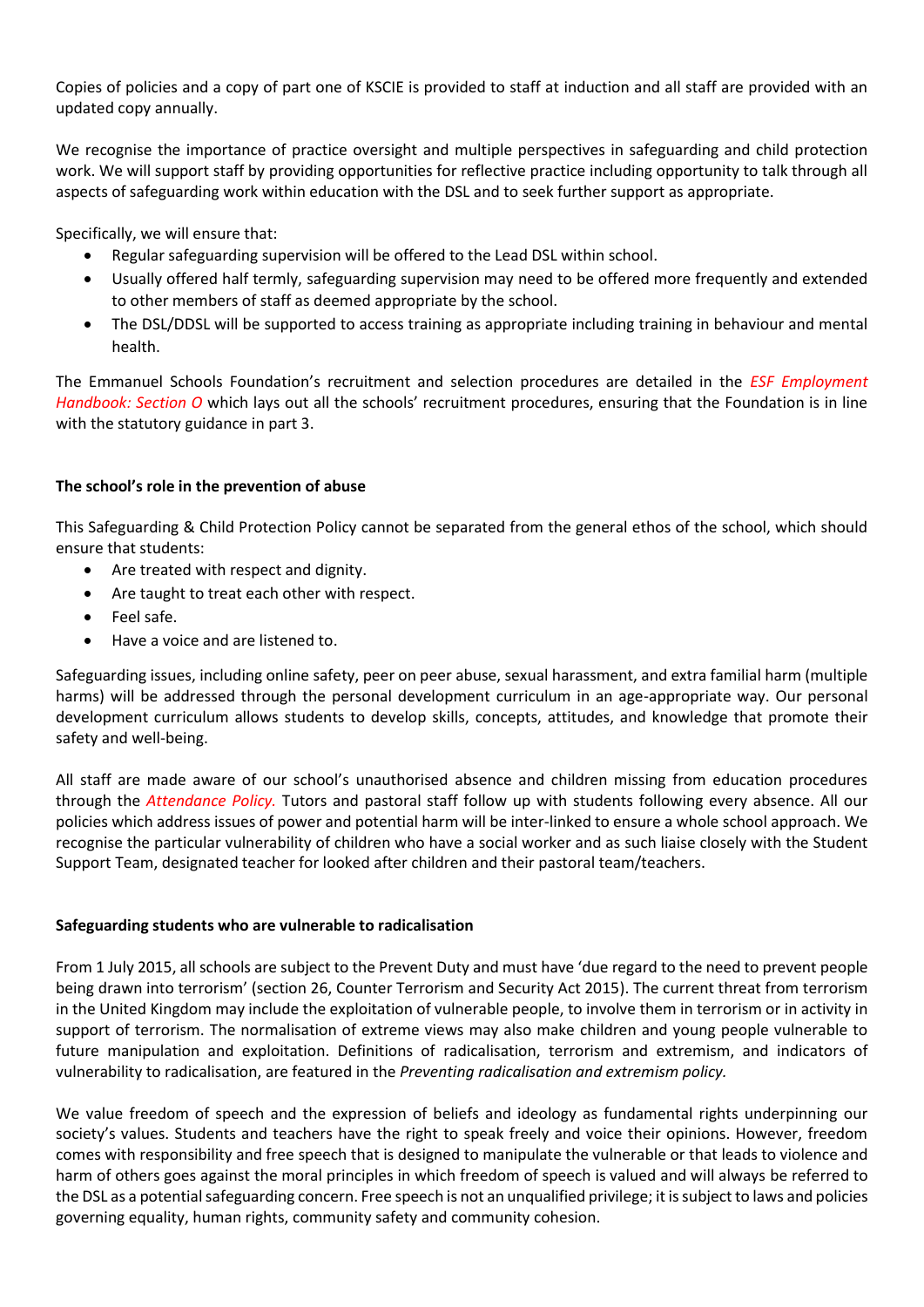We are clear that exploitation and radicalisation must be viewed as a safeguarding concern and that protecting children from the risk of radicalisation from any group (including, but not restricted to, those linked to Islamist ideology, or to Far Right/Neo-Nazi/White Supremacist, Domestic Terrorism, Irish Nationalist and Loyalist paramilitary groups, and extremist Animal Rights movements) is part of our school's safeguarding duty. The Principal and the DSL will assess the level of risk within the school and put actions in place to reduce that risk. Risk assessment may include consideration of the school's RE curriculum, SEND policy, use of assemblies and the personal development curriculum, the use of school premises by external agencies, integration of students by gender and SEN, anti-bullying/racism policy and other issues specific to the school's profile, community, and philosophy. To this end when an external speaker is invited into college the level of risk associated with the content of the session and the speaker will be taken into account.

All schools are expected to identify a Prevent Single Point of Contact (SPOC) who will be the lead within the organisation for safeguarding in relation to protecting individuals from radicalisation and involvement in terrorism, this is the DSL.

Emmanuel College monitors online activity within the school to ensure that inappropriate sites are not accessed by students or staff.

Emmanuel College has a duty to cooperate with the Channel programme in the carrying out of its functions, and with the Police in providing information about an individual who is referred to Channel (Section 38, Counter Terrorism and Security Act 2015). We will make referrals to Channel if we are concerned that an individual might be vulnerable to radicalisation.

*Channel is a multi-agency approach to provide support to individuals who are at risk of being drawn into terrorist related activity. It is led by the West Midlands Police Counter-Terrorism Unit, and it aims to:*

- *Establish an effective multi-agency referral and intervention process to identify vulnerable individuals.*
- *Safeguard individuals who might be vulnerable to being radicalised, so that they are not at risk of being drawn into terrorist-related activity.*
- *Provide early intervention to protect and divert people away from the risks they face and reduce vulnerability.*

All staff undergo Prevent training as part of annual safeguarding updates. They also complete Home Office online Prevent training. The DDSL, Mrs A Scott, is the Prevent lead in the College. A risk assessment has been completed assessing the Prevent risks to students in the College.

## **Pupils/students who are vulnerable to exploitation, trafficking, or so-called 'honour-based' abuse (including female genital mutilation and forced marriage)**

With effect from October 2015, all schools are subject to a mandatory reporting requirement in respect of female genital mutilation (FGM). When a teacher suspects or discovers that an act of FGM is going to be or has been carried out on a girl aged 18 or under, that teacher has a statutory duty to report it to the police. Failure to report such cases will result in disciplinary action.

At Emmanuel College we will ensure that:

- Our staff are supported to talk to families and local communities about sensitive concerns in relation to their children and to find ways to address them together wherever possible, in particular our Student Support Team including the Student Welfare Officer: Cross Cultural Engagement and Inclusion.
- All staff are up to date on the latest advice and guidance provided to assist in addressing specific vulnerabilities and forms of exploitation around: forced marriage, FGM, honour-based abuse, trafficking, criminal exploitation and gang affiliation.
- Our staff will be supported to recognise warning signs and symptoms in relation to each specific issue.

## **Children missing education**

A child going missing and/or patterns of unauthorised absence, particularly repeatedly, can act as a vital warning sign of a range of safeguarding risks, including abuse and neglect, which may include sexual abuse or exploitation; child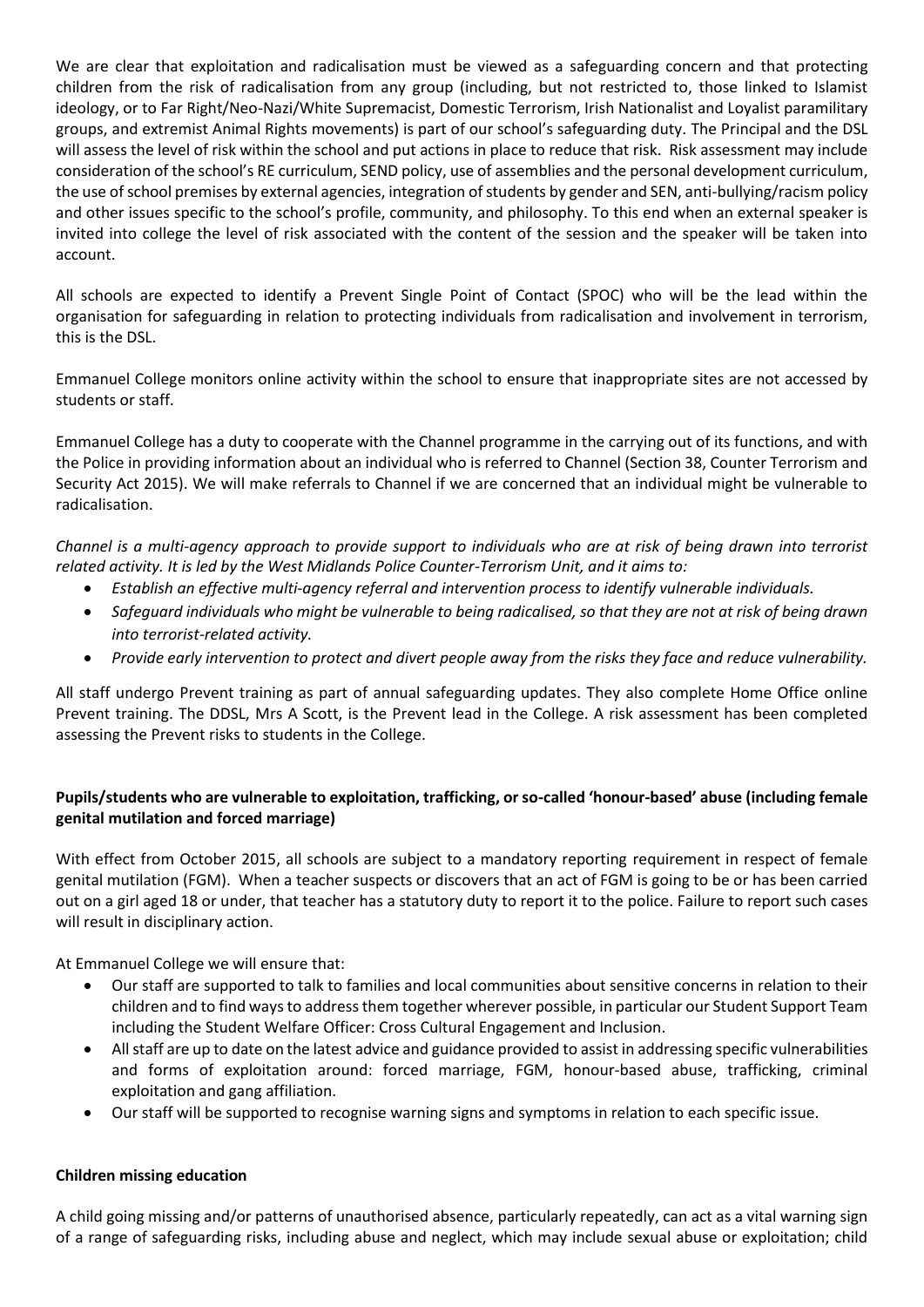criminal exploitation; mental health problems; substance abuse and other issues. Early intervention is necessary to identify the existence of any underlying safeguarding risks and to help prevent the risk of them going missing in future. Work around attendance and children missing from education will be coordinated with safeguarding interventions.

We will always ensure that:

- We hold two or more emergency contact numbers for each pupil.
- The Attendance Officer liaises closely with the DSL (the Attendance Officer is line managed by the DSL).
- Adapt our attendance monitoring on an individual basis to ensure the safety of each student where necessary
- Demonstrate that we have taken reasonable enquiries to ascertain the whereabouts of students that would be considered 'missing'.
- Work closely with the CME (Children Missing Education) Team, School Admissions Service, Education Legal Intervention Team, and the Elective Home Education Team.

## **Peer-on-peer/child on child abuse**

At Emmanuel College we have zero-tolerance approach to peer-on-peer abuse. It is important that all staff recognise that children are capable of abusing their peers, and that this abuse can include bullying, physical abuse, sharing nudes and semi-nudes, initiation/hazing, upskirting, sexual violence and harassment. We recognise and understand that abuse is abuse and it should never be tolerated or diminished in significance. We also recognise that there is a gendered nature to peer-on-peer abuse, i.e. that it is more likely that girls will be victims and boys perpetrators. We fully understand that even if there are no reports of peer-on-peer abuse in school it may be happening.

When referring to sexual violence this policy is referring to sexual offences under the Sexual Offences Act 2003 as described below:

- Rape: a person (A) commits an offence of rape if: there is intentional penetration of the vagina, anus or mouth of another person (B) with his penis, (B) does not consent to the penetration and (A) does not reasonably believe that (B) consents.
- Assault by penetration: a person (A) commits an offence if: s/he intentionally penetrates the vagina, anus or mouth of another person (B) with a part of her/his body or anything else, the penetration is sexual, (B) does not consent to the penetration and (A) does not reasonably believe that (B) consents.
- Sexual assault: a person (A) commits an offence of sexual assault if: s/he intentionally touches another person (B), the touching is sexual, (B) does not consent to the touching and (A) does not reasonably believe that (B) consents.

At Emmanuel College we will ensure that:

- All staff will receive training on peer-on-peer abuse.
- We support students to treat each other fairly and equally.
- All our staff and students are supported to be alert to peer-on-peer abuse (including sexual harassment), understand how the school views and responds to peer-on-peer abuse, and be confident that reports of such abuse will be taken seriously.
- We do not tolerate instances of peer-on-peer abuse and will not pass it off as 'banter' or 'part of growing up'.
- We recognise that 'child-on-child abuse' can occur between and across different age ranges.
- We follow both national and local guidance and policies to support any student who is subject to peer-on-peer abuse.
- We follow the guidance on managing reports of child-on-child sexual violence and sexual harassment in schools.

Allegations of peer-on-peer abuse are investigated, dealt with and students supported in line with any other type of bullying behaviour, as laid out in the Anti-Bullying and Racism Policy. Any investigation of peer-to-peer abuse would usually be undertaken by a Pastoral Lead or Head of Year, unless there are clear safeguarding implications, where an investigation would be undertaken by the DSL or Deputy DSL. Any investigation, as with all other College pastoral incidents, would be sensitive to the needs of the children involved and seek to support those victimised by peer-onpeer abuse, as well as those perpetrating the abuse and any other children affected. The College has a range of support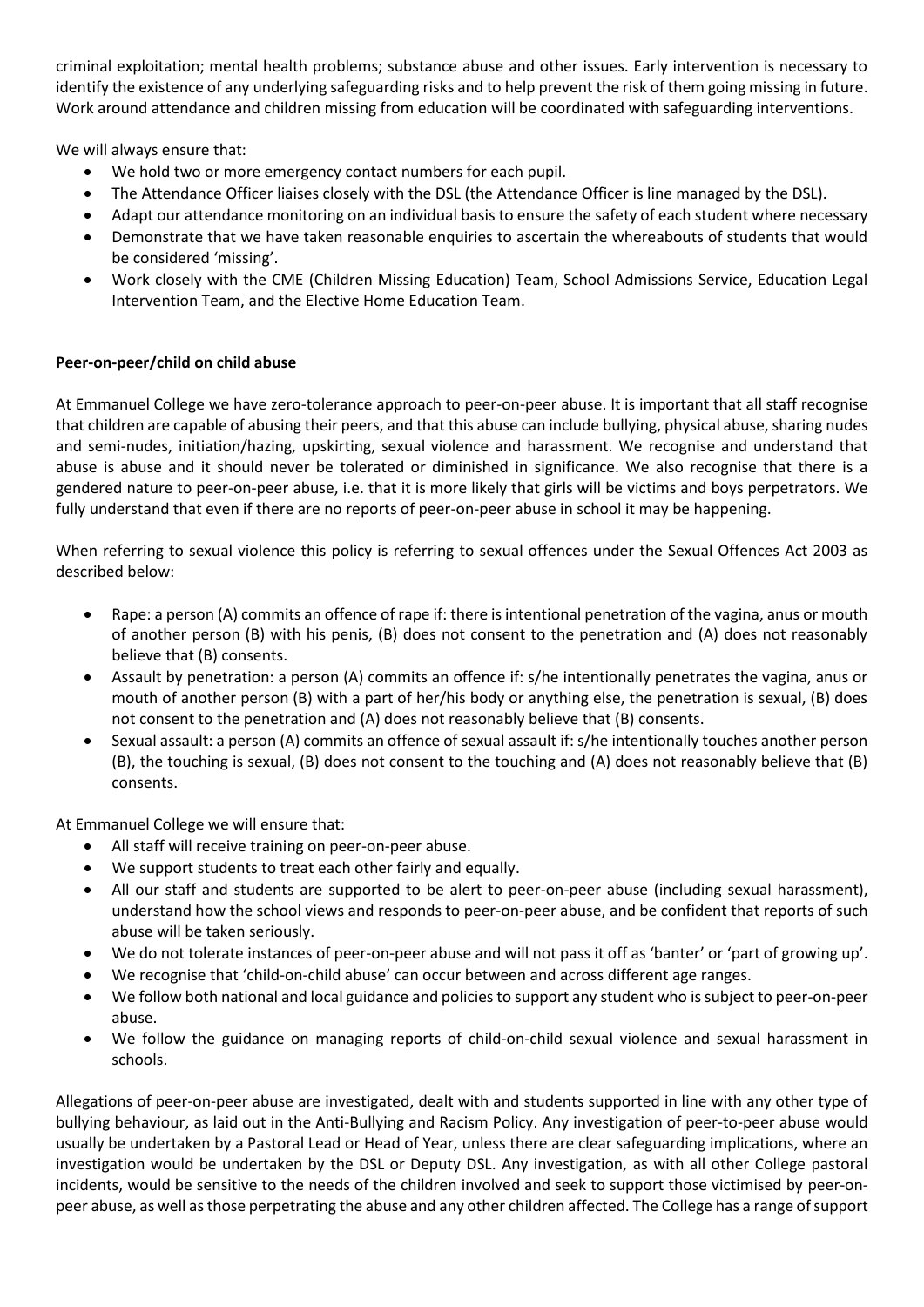mechanisms to help students, ranging from provision in the Student Support Department, with specialised staff, to external agencies, who regularly provide expertise, support and mentoring for students.

Any sanctions for those students who perpetuate peer on peer abuse is laid out in the College's Behaviour and Discipline Policy. It should be emphasised that the most likely consequence for a student who engages in serious or sustained peer on peer abuse would be a fixed-term exclusion at the very least. The DSL would take a decision on whether an incident of peer-on-peer abuse would need to be referred further to other agencies, such as social care or the police.

The results of any peer-on-peer abuse investigation would be recorded using our College systems. Appropriate would be recorded on CPOMs; records of parental meetings would be undertaken via letters to parents; and any peer-onpeer abuse incident would be recorded on the College's bullying log.

Keeping Children Safe in Education gives detailed guidance on how schools should deal with child-on-child sexual violence and sexual harassment. The College acknowledges and follows this statutory guidance in how it deals with any allegations of child-on-child sexual violence and sexual harassment.

The College's response to allegations will generally be in line with the child protection procedures laid out below. Key specifics to this type of incident, however, include:

- The need for a risk assessment. When there has been a report of sexual violence, the DSL (or deputy) should make an immediate risk and needs assessment. Where there has been a report of sexual harassment, the need for a risk assessment should be considered on a case-by-case basis. The risk and needs assessment should consider: the victim, especially their protection and support; the alleged perpetrator; and all the other children (and, if appropriate, adult students and staff) at the school or college, especially any actions that are appropriate to protect them.
- Risk assessments should be recorded (written or electronic) and should be kept under review. At all times, the school or college should be actively considering the risks posed to all their pupils and students and putting adequate measures in place to protect them and keep them safe.
- Ensuring that an alleged perpetrator and victim are not sharing classrooms following a report of rape or assault by penetration and that for other reports of sexual violence and sexual harassment, the proximity of the victim and alleged perpetrator and considerations regarding shared classes, sharing school or college premises and school or college transport, is considered immediately.
- Where a criminal investigation into a rape or assault by penetration leads to a conviction or caution, the College will take suitable disciplinary action, if they have not already done so. In all but the most exceptional of circumstances, the rape or assault is likely to constitute a serious breach of discipline and lead to the view that allowing the perpetrator to remain in the same school or college would seriously harm the education or welfare of the victim (and potentially other pupils or students).
- Where a criminal investigation into sexual assault leads to a conviction or caution, the College will take suitable disciplinary action in line with the Behaviour and Discipline Policy, including a consideration of permanent exclusion. Where the perpetrator is going to remain at College the principle would be to continue keeping the victim and perpetrator in separate classes and continue to consider the most appropriate way to manage potential contact on school and College premises and transport. The nature of the conviction or caution and wishes of the victim will be especially important in determining how to proceed in such cases.
- Recognition that reports of sexual assault and sexual harassment will, in some cases, not lead to a report to the police (for a variety of reasons). In some cases, rape, assault by penetration, sexual assault or sexual harassment are reported to the police and the case is not progressed or are reported to the police and ultimately result in a not guilty verdict. None of this means the offence did not happen or that the victim lied. The process will have affected both victim and alleged perpetrator. Appropriate support should be provided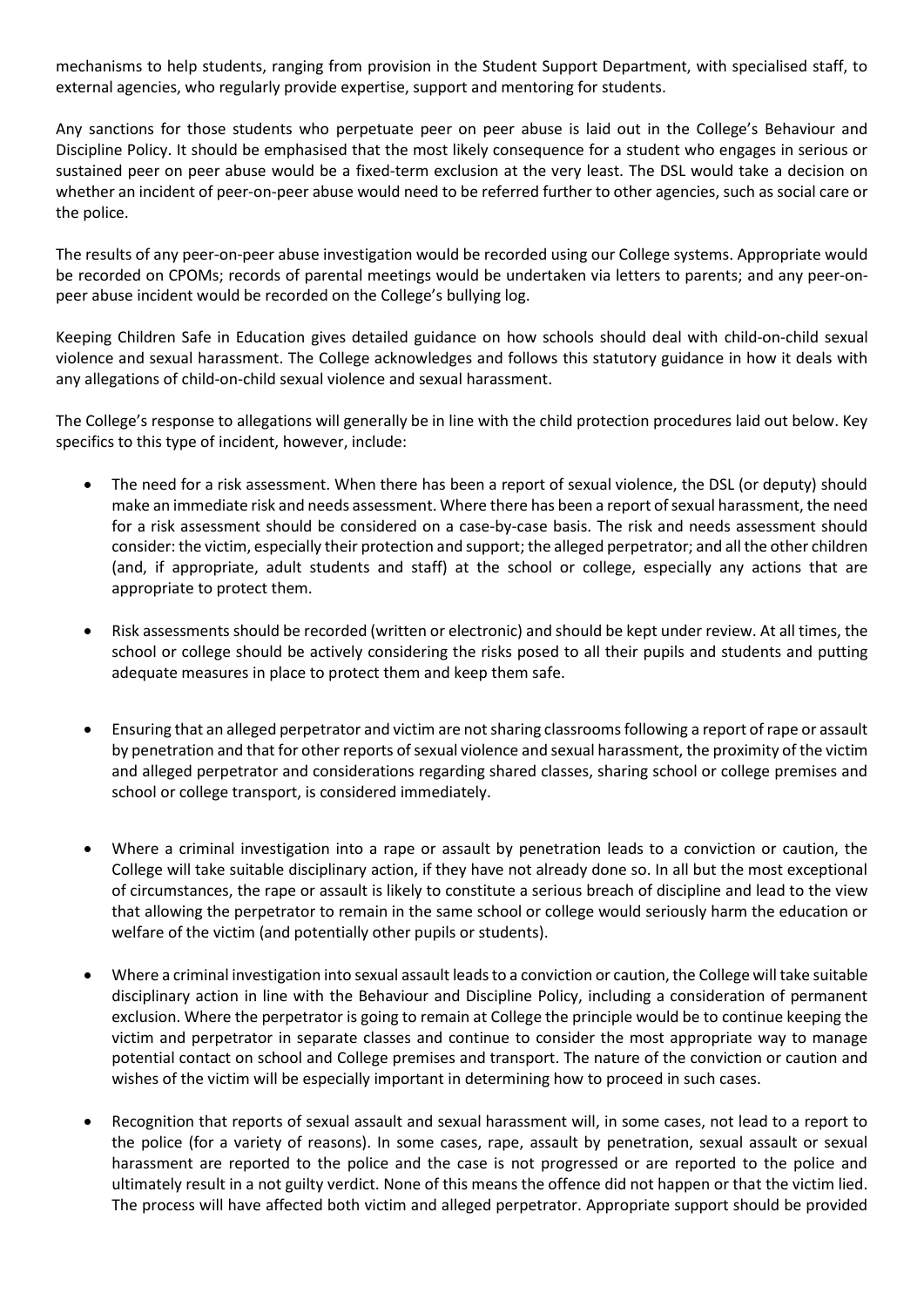to both as required and consideration given to sharing classes and potential contact as required on a case-bycase basis.

- The need to sensitively support all the children and adults involved in such situations, including victims and perpetrators or alleged perpetrators, and that the wishes of the victim should be paramount when considering initial and ongoing support. The College will take all necessary precautions it can to protect victims from any bullying or harassment as a result of making an allegation. Whilst they should be given all the necessary support to remain at College, if the trauma results in the victim being unable to do this, alternative provision or a move to another school or college will considered to enable them to continue to receive suitable education. This should only be at the request of the victim (and following discussion with their parents or carers).
- The Voyeurism (Offences) Act, which is commonly known as the Upskirting Act, came into force on 12 April 2019. 'Upskirting' is where someone takes a picture under a person's clothing (not necessarily a skirt) without their permission and/or knowledge, with the intention of viewing their genitals or buttocks (with or without underwear) to obtain sexual gratification, or cause the victim humiliation, distress or alarm. Upskirting is a criminal offence. Anyone of any gender can be a victim. Any allegation of upskirting will be taken extremely seriously at College and staff have been informed of its requisite seriousness.

## **Criminal exploitation**

Both CSE and CCE are forms of abuse and both occur where an individual or group takes advantage of an imbalance in power to coerce, manipulate or deceive a child into sexual or criminal activity.

At Emmanuel College we will ensure that:

- We always notice and listen to children/young people showing signs of being drawn in to anti-social or criminal behaviour.
- Use the risk assessment screening tool to support our referrals to the local authority for any children in our school we are concerned about.
- Be aware of and work with the police and local organisations to disrupt as much as possible criminal exploitation activity within our school.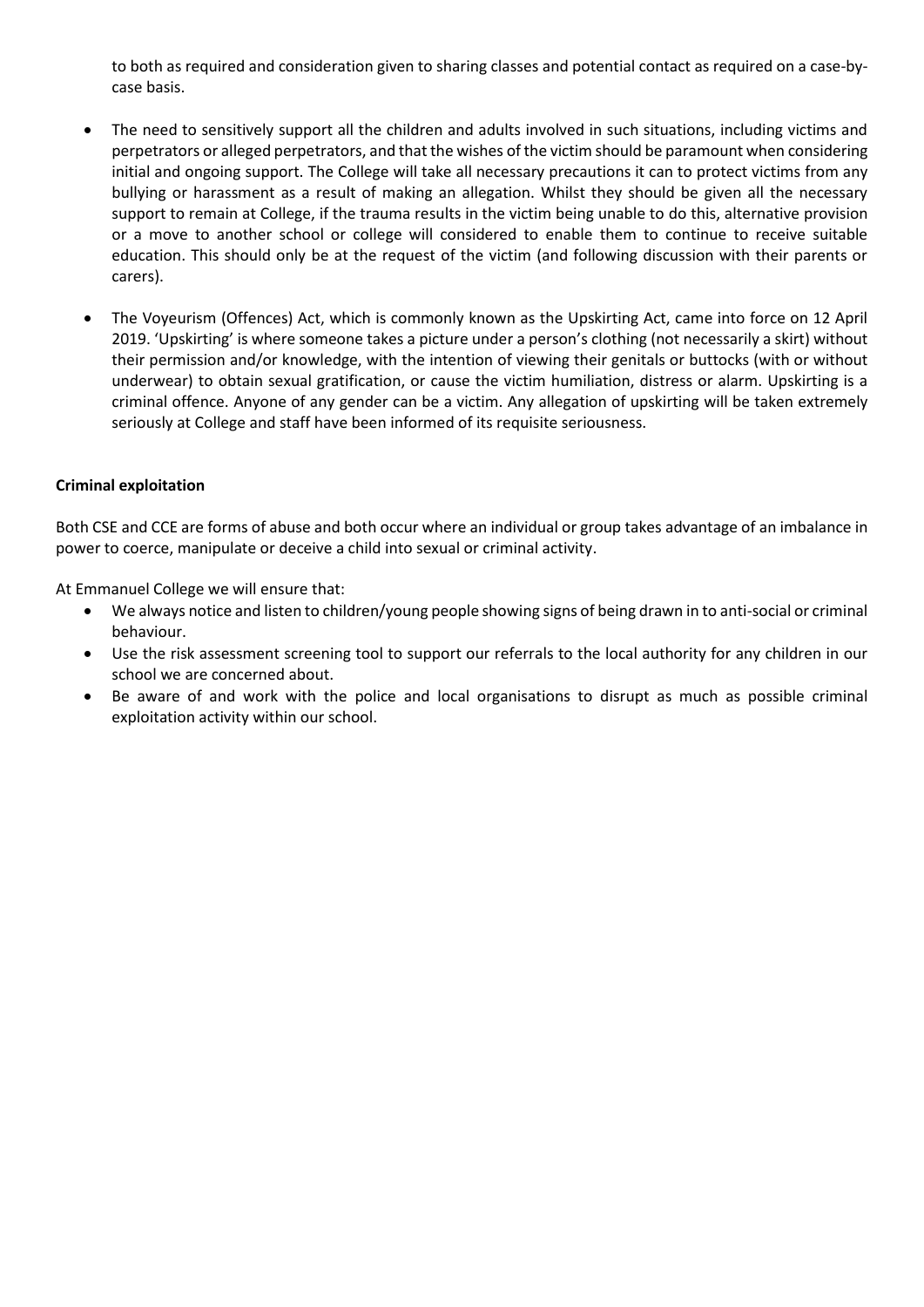#### **Part 2: Key Procedures**

#### **Responding to concerns about a child**

Staff should ordinarily follow the reporting procedures outlined in this policy. However, as emphasised in *Keeping Children Safe in Education*, any staff member can refer their concerns directly to Children's Social Care and/or the police if:

- The situation is an emergency and the DSL, Deputy DSL, other members of the Child Protection team, the Principal and/or the Chair of Governors are all unavailable.
- They are convinced that a direct report is the only way to ensure the pupil's safety.
- For any other reason they make a judgement that a direct referral is in the best interests of the child.

All staff should feel able to raise concerns and feel supported in their safeguarding role. Information about possible abuse may come to a member of staff in several ways – direct allegation from a child that has been abused, through a friend, relative or other child, through a child's behaviour or through observation of an injury to the child.

You may have a concern about a child's wellbeing based on:

- Something the child/parent has told you.
- Something you have noticed about the child's behaviour, health, or appearance.
- Something another adult/professional said or did.

Even if you think your concern is minor, the DSL may have more information that, together with what you know, represents a more serious worry about a child. It is never your decision alone how to respond to concerns – but it is **always** your responsibility to share concerns, no matter how small.

If you have a concern about a child, you should:

- Decide whether you need to find out more by asking the child, or their parent, to clarify your concerns, being careful to use open questions. It is important to remember that any questioning should be limited to the minimum necessary to seek clarification and strictly avoiding 'leading' by making suggestions or asking questions that suggest an answer. It is vital that subsequent enquiries should not be prejudiced by detailed questioning in school.
- Let the child/parent know what you plan to do next if you have heard a disclosure of abuse or you are talking with them about your concerns. Do not promise to keep what s/he tells you secret as you may need to inform the child or third party that they are obliged to pass on information to other members of staff such as the DSL and/or Principal, according to circumstances, as well as to other local agencies.
- The child or third party may need reassurance that their concerns will be handled sensitively and discreetly. For example, 'I am worried about your bruise and I need to tell Mrs Hooker/Mrs Scott so that they can help us think about how to keep you safe'.
- Inform the DSL or DDSL immediately, **using the CPOMS reporting system, or in person,** whichever is quicker. All verbally reported referrals should be followed up later with a written account logged in CPOMS. Once the form has completed contact Mrs Hooker, Mrs Scott or the Welfare First Call phone (1107) to ensure this has been received. If you are concerned for a child's safety always follow up the written referral with a conversation with the DSL or DDSL in person as soon as possible. If necessary, contact first call to cover your class so you can do so as quickly as possible.
- All concerns logged on CPOMS should be logged as a DSL concern and no other categories ticked. This will be edited appropriately by the DSL/DDSL.
- Temporary staff, or staff without access to CPOMS should report concerns **directly to the DSL or DDSL either in person or via the school's internal email address.** The email address that should always be used to report any concerns is [ECSafeguardingReferral@emmanuelctc.org.uk.](mailto:ECSafeguardingReferral@emmanuelctc.org.uk)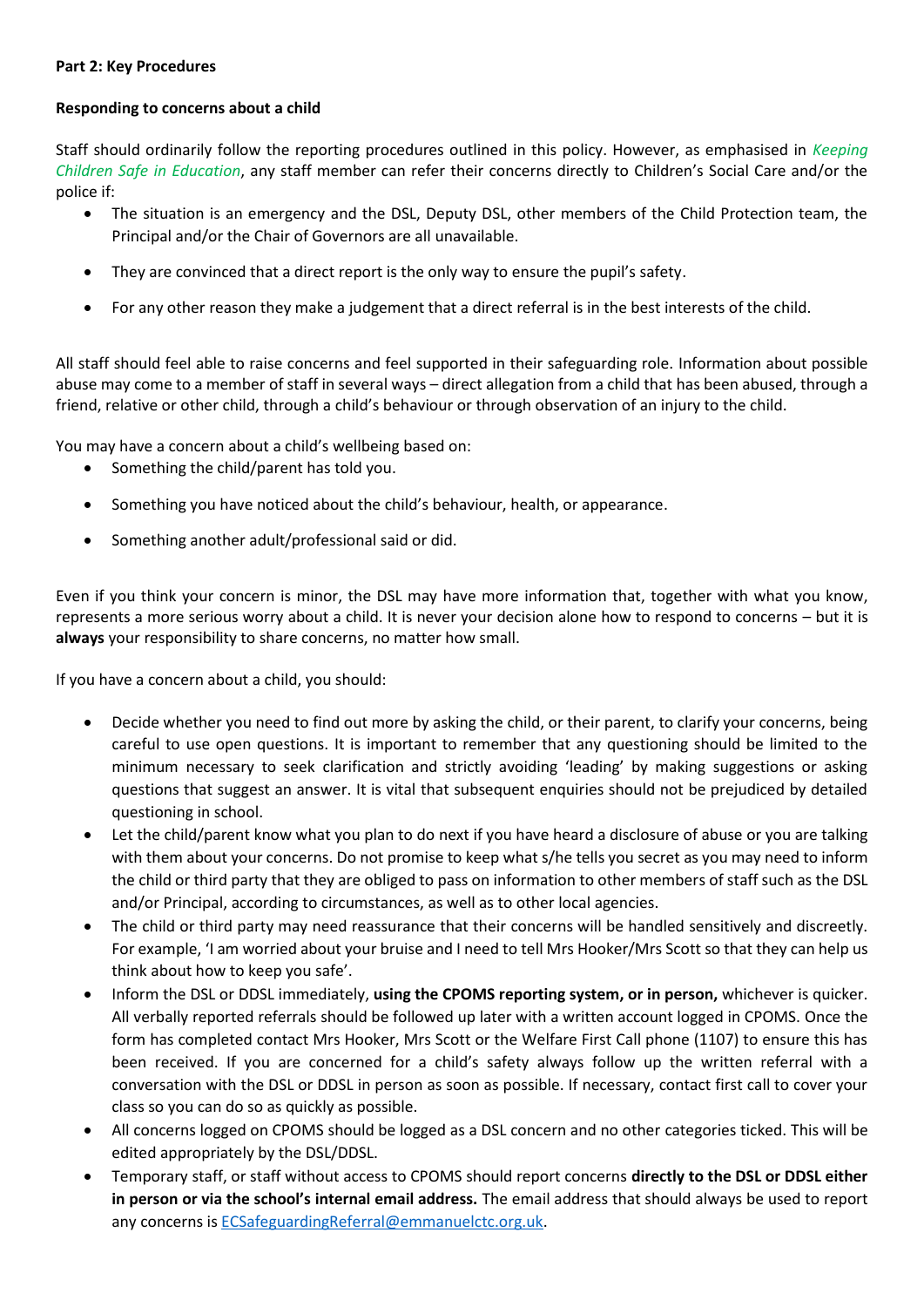- If neither the DSL nor DDSL are available, speak to the Principal. If there is no other member of staff available, you must make the referral yourself.
- When recording a Child Concern referral on CPOMs, complete a written record as soon as possible after the event, noting: name of child; date, time and place; who else was present; what was said/what happened/what you noticed – speech, behaviour, mood, drawings, games or appearance; if child or parent spoke, record their words rather than your interpretation; analysis of what you observed and why it is a cause for concern. This written record must be shared with the DSL, via CPOMS which will create a secure record of the event.

Staff should not assume a colleague or another professional will take action and share information that might be critical in keeping children safe. They should be mindful that early information sharing is vital for effective identification, assessment and allocation of appropriate service provision. *Information Sharing: Advice for Practitioners: Providing Safeguarding Services to Children, Young People, Parents and Carers* supports staff who have to make decisions about sharing information. This advice includes the seven golden rules for sharing information and considerations with regard to the Data Protection Act 2018 and General Data Protection Regulation (GDPR). If in any doubt about sharing information, staff should speak to the designated safeguarding lead or a deputy. Fears about sharing information must not be allowed to stand in the way of the need to promote the welfare, and protect the safety, of children.

#### **Involving parents/carers**

In general, we will discuss any safeguarding or child protection concerns with parents/carers before approaching other schools or agencies and will seek their consent to making a referral to another agency. Appropriate staff will approach parents/carers after consultation with the DSL. However, there may be occasions when the school will contact another school or agency before informing parents/carers because it considers that contacting them may increase the risk of significant harm to the child.

Parents/carers will be informed about our Safeguarding & Child Protection Policy through our School website.

#### **Multi-agency work**

We work in partnership with other agencies to promote the best interests of our student and keep them as a top priority in all decisions and actions that affect them. Where the student already has a safeguarding social worker or family support worker, concerns around escalation of risks will be reported immediately to the social/ family support worker, or in their absence, to their team manager.

When invited, the DSL or DDSL will participate in a strategy meeting, usually by conference phone, adding school-held data and intelligence to the discussion so that the best interests of the student are met. We will co-operate with any child protection enquiries conducted and ensure representation at appropriate inter-agency meetings, TAF, CAF, Children in Need, Initial and Review Child Protection Conferences, and Core Group meetings. We will provide reports as required for these meetings. If the school is unable to attend, a written report will be sent and shared in advance of the meeting.

Where student is subject to an inter-agency Child Protection Plan or a multi-agency risk assessment conference (MARAC) meeting, the school will contribute to the preparation, implementation and review of the plan as appropriate.

#### **Information sharing and record keeping**

College staff should be proactive in sharing information as early as possible to help identify, assess and respond to risks or concerns about the safety and welfare of children, whether this is when problems are first emerging, or where a child is already known to local authority children's social care.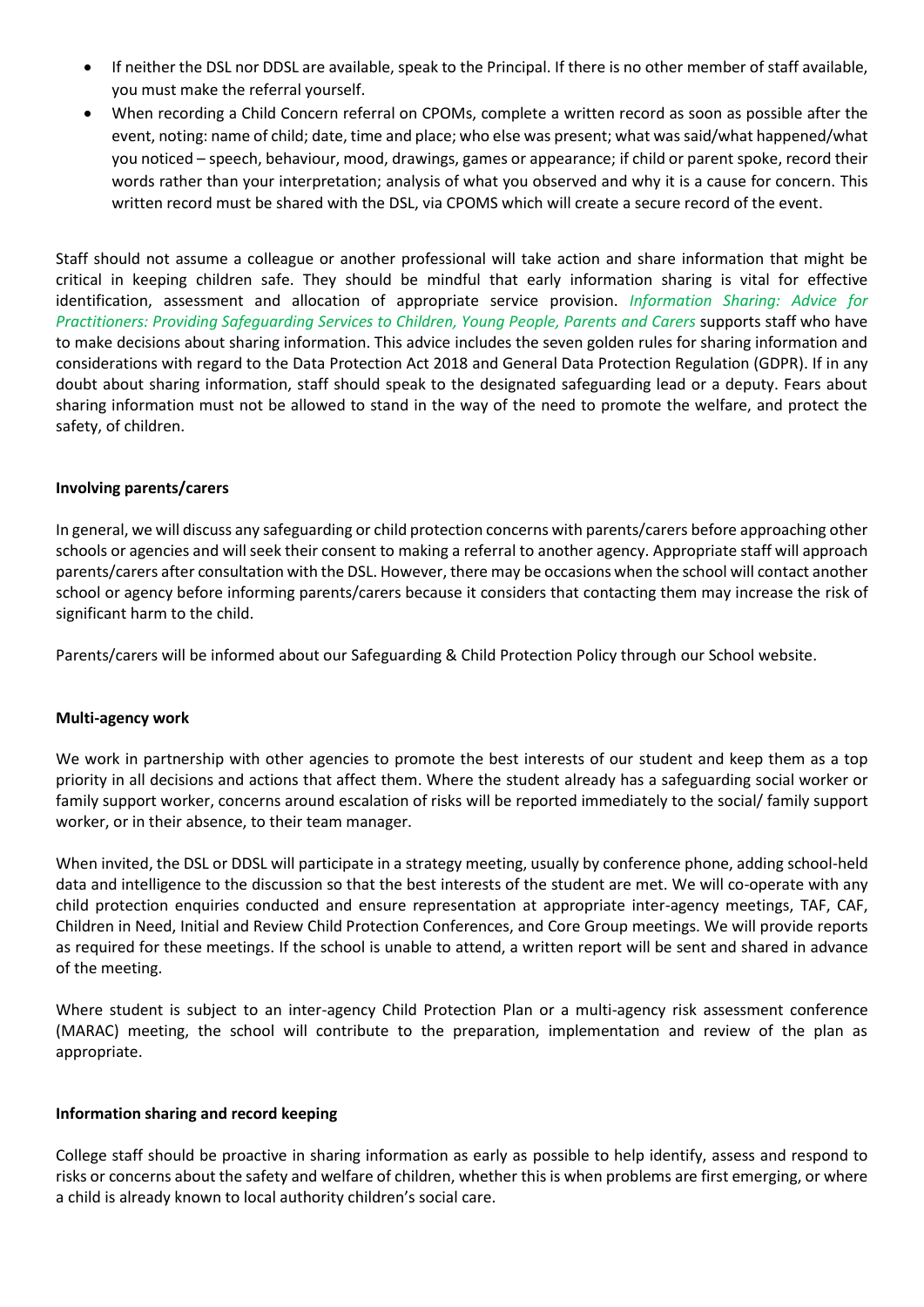Information sharing is vital in identifying and tackling all forms of abuse and neglect. As part of meeting a child's needs, it is important to also recognise the importance of information sharing between practitioners and local agencies. This should include ensuring arrangements are in place that set out clearly the processes and principles for sharing information within the College and with the three safeguarding partners, other organisations, agencies and practitioners as required.

## **The Data Protection Act 2018 and GDPR do not prevent, or limit, the sharing of information for the purposes of keeping children safe. Fears about sharing information must not be allowed to stand in the way of the need to promote the welfare and protect the safety of children.**

The College has due regard to the relevant data protection principles, which allow the College to share (and withhold) personal information, as provided for in the Data Protection Act 2018 and the GDPR. This includes:

- Being confident of the processing conditions which allow them to store and share information for safeguarding purposes, including information which is sensitive and personal, and should be treated as 'special category personal data'.
- Understanding that 'safeguarding of children and individuals at risk' is a processing condition that allows practitioners to share special category personal data. This includes allowing practitioners to lawfully share information without consent where there is good reason to do so, and that the sharing of information will enhance the safeguarding of a child in a timely manner but it is not possible to gain consent, it cannot be reasonably expected that a practitioner gains consent, or if to gain consent would place a child at risk.
- Not providing pupils' personal data where the serious harm test under the legislation is met. For example, in a situation where a child is in a refuge or another form of emergency accommodation, and the serious harms test is met, they must withhold providing the data in compliance with schools' obligations under the Data Protection Act 2018 and the GDPR. Where in doubt schools should seek independent legal advice.

*Keeping Children Safe in Education* have more detail on Information Sharing. Any disclosure is added to the CP disclosure log (password protected). Detailed notes and any necessary attachments will also be pasted into a student's individual SchoolBase record, with access only given to the Safeguarding team (CP entry). Certain categories of incident are saved in such a way that only the DSL, Deputy DSL and Principal have access. An additional note is added and made visible to all teachers, stating that a CP record is added, whenever a record is added. Any additional documentation is kept in a restricted area of the College T-Drive where necessary.

All staff are alerted to safeguarding issues, through the use of a flag placed on SchoolBase as an alert that safeguarding information is stored with the safeguarding team.

The termly report to the LGB summarises and analyses anonymously all safeguarding incidents, follow up and training and any contact the College has had with external agencies.

Where children leave the College for another school, the DSL ensures that their child protection file is transferred to the new school or college as soon as possible, ensuring secure transit, and confirmation of receipt is obtained. This is transferred separately from the main student file. In addition to the child protection file, the DSL also considers if it would be appropriate to share any information with the new school or college in advance of a child leaving in order to help support that student at their new school.

Schools and colleges have an obligation to preserve records which contain information about allegations of sexual abuse for the Independent Inquiry into Child Sexual Abuse (IICSA), for the term of the inquiry (further information can be found on the IICSA website). All other records should be retained at least until the accused has reached normal pension age or for a period of 10 years from the date of the allegation if that is longer.

## **Responding to an allegation about a member of staff**

his procedure must be used in any case in which it is alleged that a member of staff, visiting professional or volunteer has: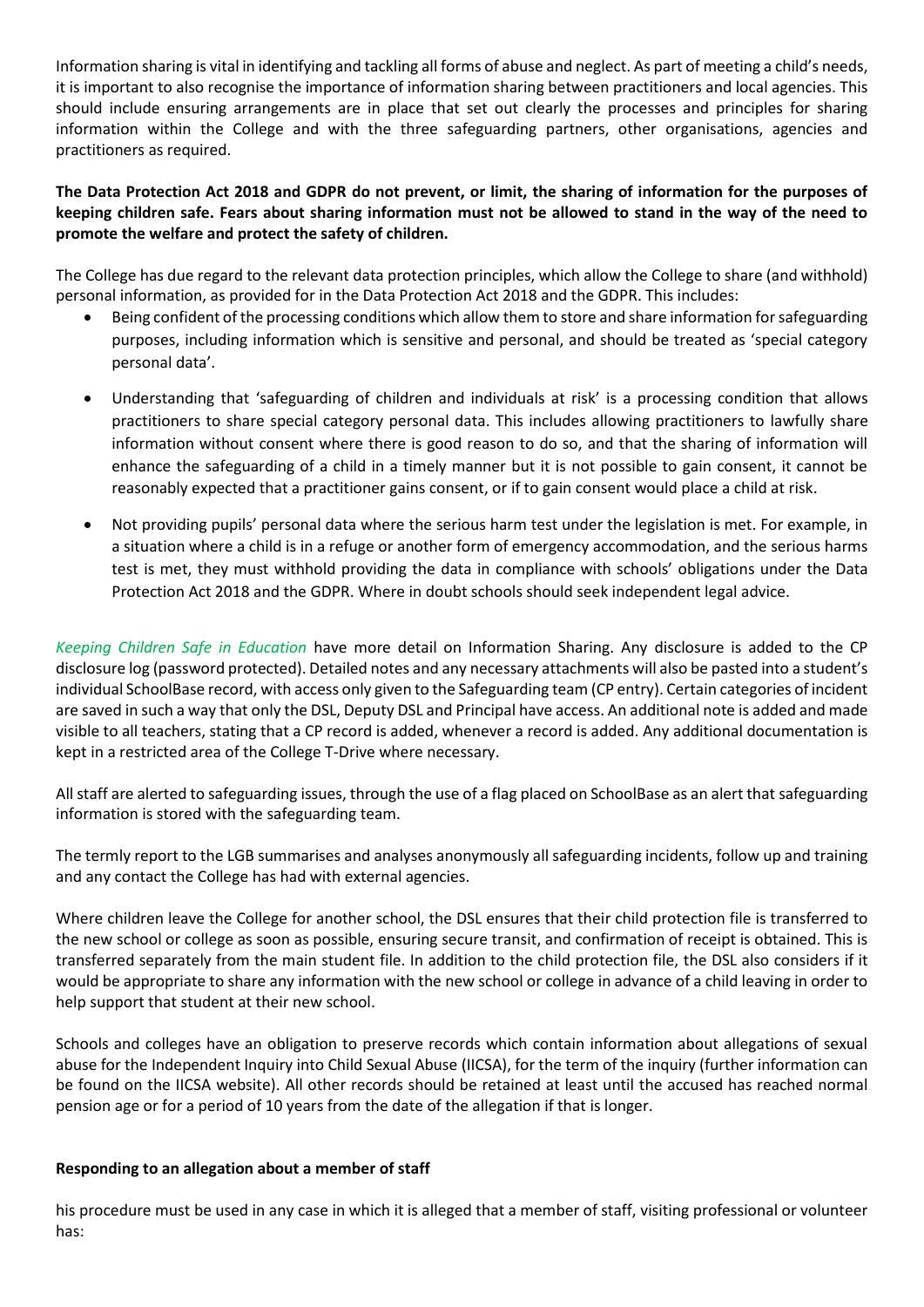- Behaved in a way that has harmed a student or may have harmed a student.
- Possibly committed a criminal offence against or related to a student.
- Behaved in a way that indicates s/he may not be suitable to work with children/young people.
- Behaved towards a child or children in a way that indicated s/he may pose a risk of harm to children.

The new provision as set out in part 4 of KCSIE should apply to anyone working in the school who has behaved, or may have behaved, in a way that indicates they may not be suitable to work with children. Though it is an uncomfortable thought, it needs to be acknowledged that there is the potential for staff in school to abuse students. At Emmanuel College we also recognise that concerns may be apparent before an allegation is made.

All staff must report any potential safeguarding concerns about an individual's behaviour towards children and young people immediately. **Allegations or concerns about staff, colleagues and visitors must be reported directly to the Principal** who will liaise with the Local Authority Designated Officer (LADO) Team who will decide on any action required.

If the concern relates to the Principal, it must be reported immediately to the Chair of the Local Governing Body, who will liaise with the LADO and they will decide on any action required.

## **Children with additional needs**

Our school recognises that all students have a right to be safe. Some students may be more vulnerable to abuse, for example those with a disability or special educational need, those living with domestic violence or drug/alcohol abusing parents, etc.

When the school is considering excluding, either for a fixed term or permanently, a vulnerable pupil or one who is the subject of a Child Protection Plan, or where there is an existing child protection file, we will conduct a holistic multiagency risk assessment prior to making the decision to exclude.

#### **Children in specific circumstances**

## Private Fostering

Many adults find themselves looking after someone else's child without realising that they may be involved in private fostering. A private fostering arrangement is one that is made privately for the care of a child under the age of 16 (under 18, if disabled) by someone other than a parent or immediate relative. If the arrangement is to last, or has lasted, for 28 days or more, it is categorised as private fostering. The Children Act 1989 defines an immediate relative as a grandparent, brother, sister, uncle or aunt (whether of full blood or half blood or by marriage or civil partnership), or a stepparent.

People become involved in private fostering for all kinds of reasons. Examples of private fostering include:

- Children/young people who need alternative care because of parental illness.
- Children/young people whose parents cannot care for them because their work or study involves long or antisocial hours.
- Children/young people sent from abroad to stay with another family, usually to improve their educational opportunities.
- Unaccompanied asylum seeking and refugee children/young people.
- Teenagers who stay with friends (or other non-relatives) because they have fallen out with their parents.
- Children/young people staying with families while attending a school away from their home area.

There is a mandatory duty on Emmanuel College to inform the relevant local authority of a private fostering arrangement. The authority then has a duty to check that the child/young person is being properly cared for and that the arrangement is satisfactory.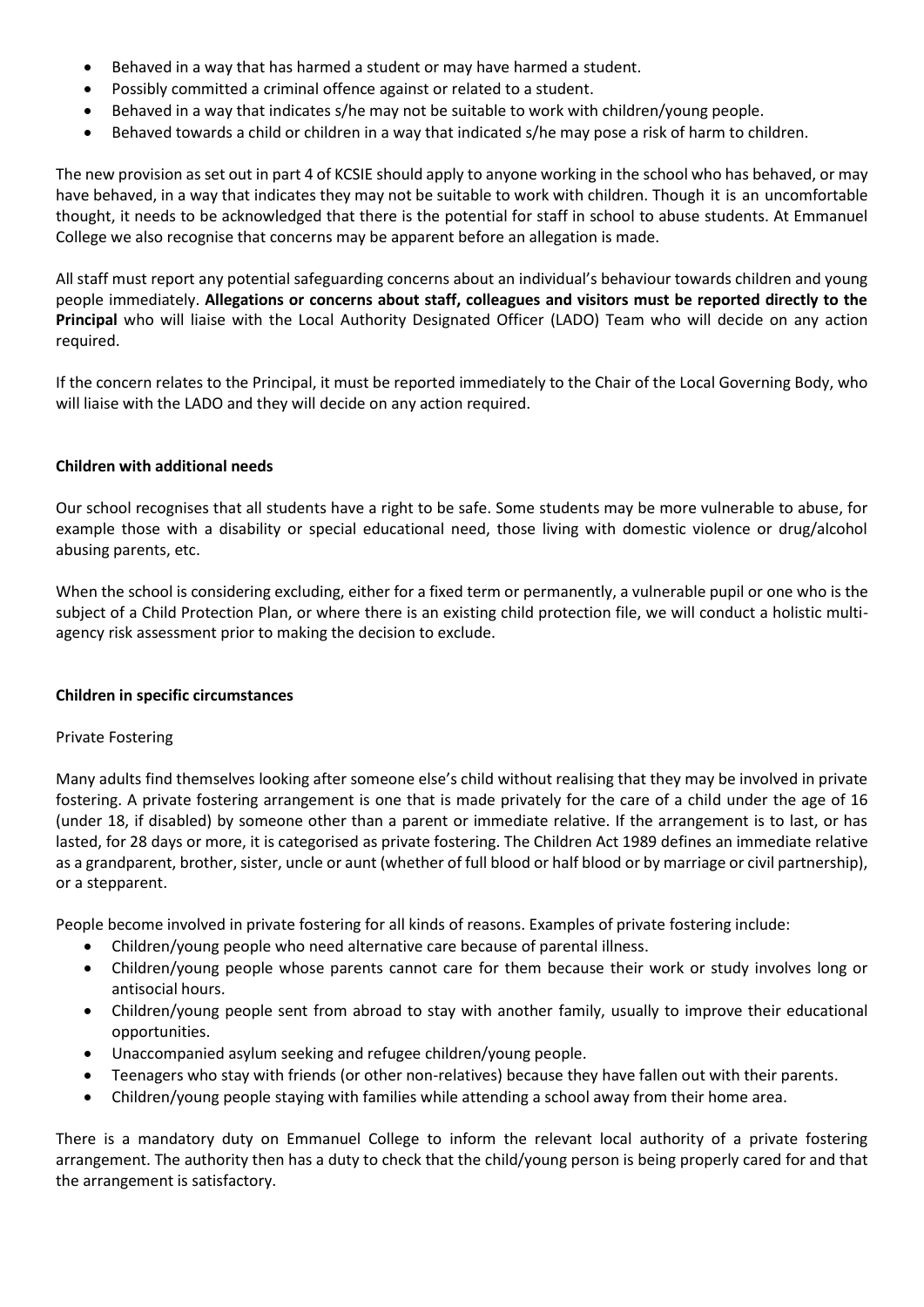## **Visitors**

When a visitor arrives at College, they enter the outer reception area and speak to the receptionist. They are asked via intercom by the receptionist what the purpose of their visit is and are only allowed through reception into the main building if the receptionist is satisfied with the legitimacy of their visit. During the COVID-19 pandemic, the number of visitors to College was significantly reduced. Where possible, meetings will take place online and any visitors attending College would be subject to measures laid out in the College's COVID-19 risk assessment.

If staff at reception have any doubts about a visitor, they should not allow them in and should inform a senior member of staff immediately.

After giving the purpose of their visit and the receptionist is satisfied by the legitimacy of the visit, visitors then sign into reception electronically, giving all necessary details, and wait in the outer reception area to be escorted to their appointment. They should receive a lanyard with a temporary ID card containing their photo, name and who they are to see (a 'visitor badge').

All visitors as they sign in at reception are asked to read certain College guidelines on visitor behaviour regarding students and safeguarding, which is on the front desk. The guidelines are as follows:

- 1. All visitors must sign in on arrival and departure.
- 2. Visitors with DBS clearance must inform reception and produce relevant ID.
- 3. Visitors without DBS clearance must be escorted by a member of staff at all times.
- 4. All visitors will wear a visitor's badge for the duration of their visit and must return their badge when signing out once their visit is complete.
- 5. If there are any concerns with student or staff conduct during the visit, this must be reported to a senior member of staff.
- 6. Visitors must ensure that they minimise the impact on student learning.
- 7. Any adult who comes into contact with children has a duty to safeguard them and promote their welfare; a copy of the College Safeguarding Policy is available on request.

There are also details on what safeguarding *is* and *who* to contact should visitors have any safeguarding concerns:

- All visitors wear a visitor badge and lanyard for the duration of their visit and must return their card when signing out once their visit is complete.
- Any visitor for whom enhanced DBS clearance has been evidenced by themselves or their agency and have identified themselves with an appropriate ID (e.g., social workers and other professionals) are issued with a green-coloured lanyard to signal that they are free to meet with students unaccompanied if this is what their visit and work inside the College requires. They do not need to be accompanied at all times by a member of staff.
- All other visitors are given a burgundy lanyard to identify them as guests with no evidence of DBS clearance. These visitors are only allowed past the outer reception area into the main building when children and young people are in College if they are accompanied by a member of staff at all times (this includes tradespeople).
- Staff should be alert to strangers frequently waiting outside a venue with no apparent purpose.
- Emmanuel Schools Foundation (ESF) staff and governors sign in and out of the building electronically with their ESF staff ID card. ESF staff are required to have the ID card with them at all times when they are on the College site. Staff have a grey ESF lanyard.